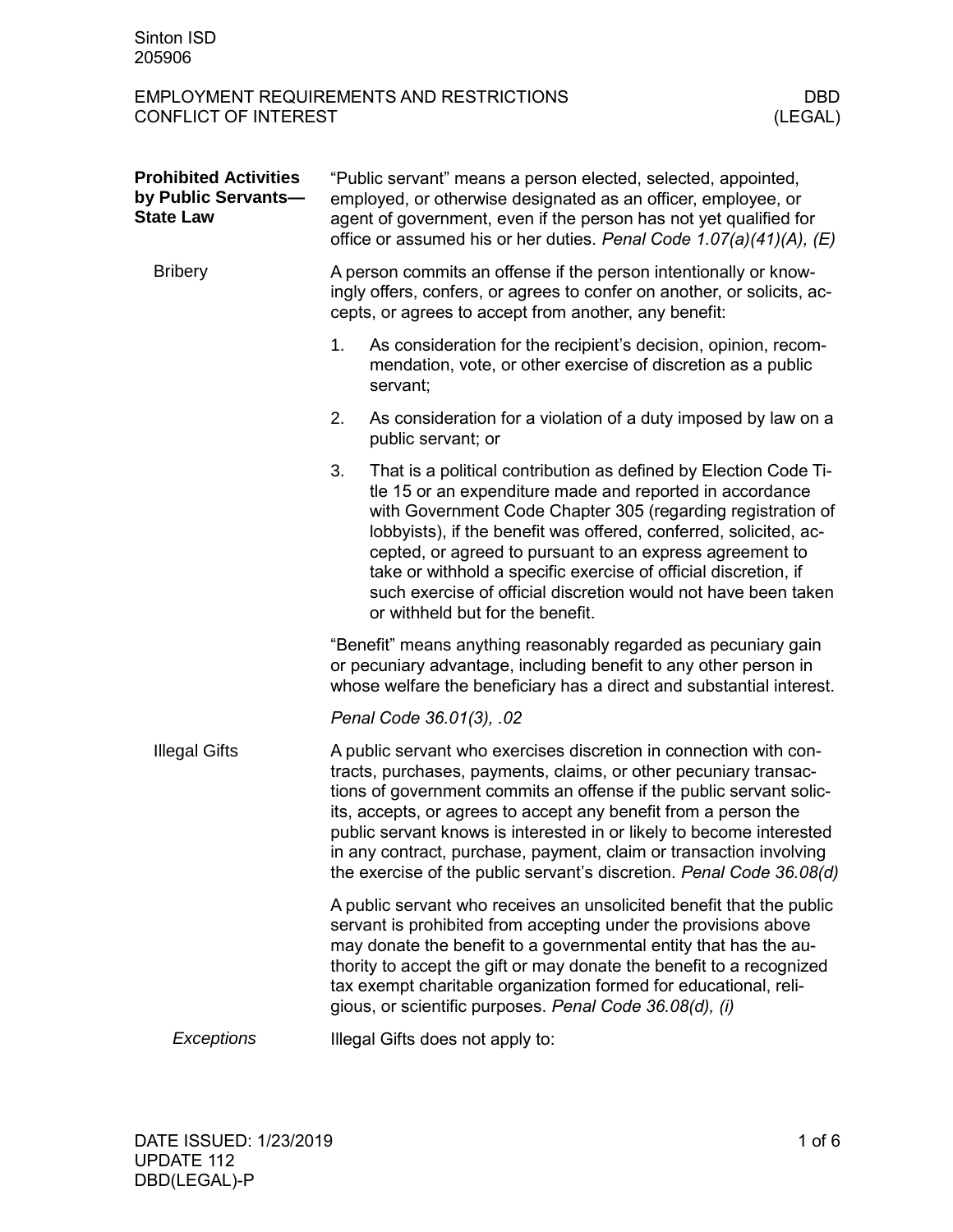|                                  | 1.                                                                                                                                                                                                                                                                                                                                                                                                                                                                                                                                                                                                                                               | A fee prescribed by law to be received by a public servant or<br>any other benefit to which the public servant is lawfully enti-<br>tled or for which the public servant gives legitimate considera-<br>tion in a capacity other than as a public servant; |                                                                                                                                                                                                                                |  |  |
|----------------------------------|--------------------------------------------------------------------------------------------------------------------------------------------------------------------------------------------------------------------------------------------------------------------------------------------------------------------------------------------------------------------------------------------------------------------------------------------------------------------------------------------------------------------------------------------------------------------------------------------------------------------------------------------------|------------------------------------------------------------------------------------------------------------------------------------------------------------------------------------------------------------------------------------------------------------|--------------------------------------------------------------------------------------------------------------------------------------------------------------------------------------------------------------------------------|--|--|
|                                  | 2.                                                                                                                                                                                                                                                                                                                                                                                                                                                                                                                                                                                                                                               | A gift or other benefit conferred on account of kinship or a per-<br>sonal, professional, or business relationship independent of<br>the official status of the recipient;                                                                                 |                                                                                                                                                                                                                                |  |  |
|                                  | 3.                                                                                                                                                                                                                                                                                                                                                                                                                                                                                                                                                                                                                                               |                                                                                                                                                                                                                                                            | A benefit to a public servant required to file a statement under<br>Government Code Chapter 572 or a report under Election<br>Code Title 15 that is derived from a function in honor or ap-<br>preciation of the recipient if: |  |  |
|                                  |                                                                                                                                                                                                                                                                                                                                                                                                                                                                                                                                                                                                                                                  | a.                                                                                                                                                                                                                                                         | The benefit and the source of any benefit in excess of<br>\$50 is reported in the statement; and                                                                                                                               |  |  |
|                                  |                                                                                                                                                                                                                                                                                                                                                                                                                                                                                                                                                                                                                                                  | b.                                                                                                                                                                                                                                                         | The benefit is used solely to defray the expenses that<br>accrue in the performance of duties or activities in con-<br>nection with the office which are nonreimbursable by the<br>state or political subdivision;             |  |  |
|                                  | 4.                                                                                                                                                                                                                                                                                                                                                                                                                                                                                                                                                                                                                                               |                                                                                                                                                                                                                                                            | A political contribution as defined by Election Code Title 15;                                                                                                                                                                 |  |  |
|                                  | 5.                                                                                                                                                                                                                                                                                                                                                                                                                                                                                                                                                                                                                                               | An item with a value of less than \$50, excluding cash or a ne-<br>gotiable instrument as described by Business and Commerce<br>Code 3.104;                                                                                                                |                                                                                                                                                                                                                                |  |  |
|                                  | 6.                                                                                                                                                                                                                                                                                                                                                                                                                                                                                                                                                                                                                                               | An item issued by a governmental entity that allows the use of<br>property or facilities owned, leased, or operated by the gov-<br>ernmental entity; or                                                                                                    |                                                                                                                                                                                                                                |  |  |
|                                  | 7.                                                                                                                                                                                                                                                                                                                                                                                                                                                                                                                                                                                                                                               |                                                                                                                                                                                                                                                            | Food, lodging, transportation, or entertainment accepted as a<br>guest and, if the donee is required by law to report those<br>items, reported by the donee in accordance with that law.                                       |  |  |
|                                  |                                                                                                                                                                                                                                                                                                                                                                                                                                                                                                                                                                                                                                                  |                                                                                                                                                                                                                                                            | Penal Code 36.10                                                                                                                                                                                                               |  |  |
| Honoraria and<br><b>Expenses</b> | A public servant commits an offense if the public servant solicits,<br>accepts, or agrees to accept an honorarium in consideration for<br>services that the public servant would not have been requested to<br>provide but for the person's official position or duties. This provision<br>does not prohibit a public servant from accepting transportation<br>and lodging expenses or meals in connection with a conference or<br>similar event in which the public servant renders services, such as<br>addressing an audience or engaging in a seminar, to the extent<br>those services are more than merely perfunctory. Penal Code<br>36.07 |                                                                                                                                                                                                                                                            |                                                                                                                                                                                                                                |  |  |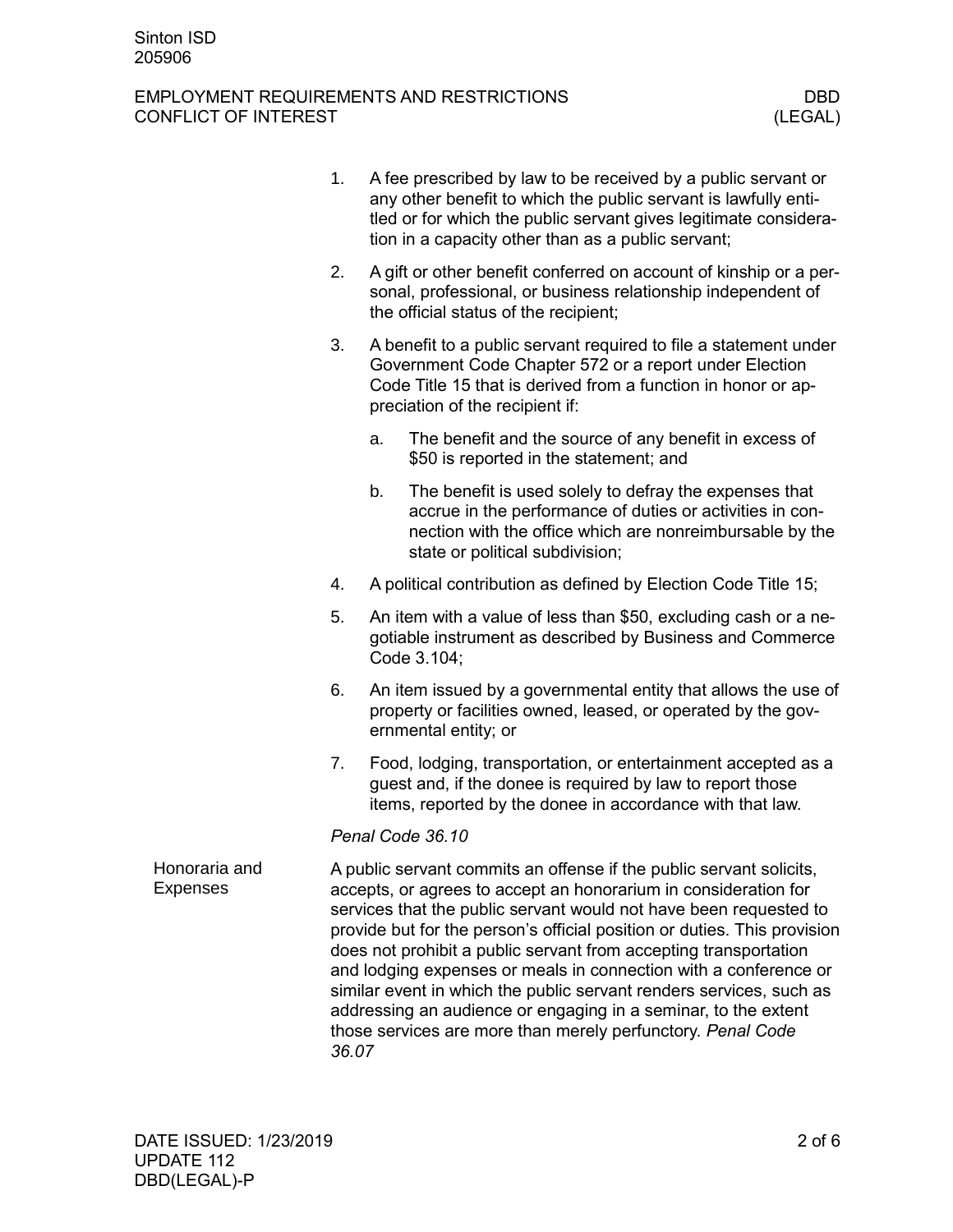| Abuse of Official<br>Capacity                   | A public servant commits an offense if, with intent to obtain a bene-<br>fit or with intent to harm or defraud another, he intentionally or<br>knowingly violates a law relating to the public servant's office or<br>employment, or misuses government property, services, personnel,<br>or any other thing of value, belonging to the government that has<br>come into the public servant's custody or possession by virtue of<br>the public servant's office or employment. Penal Code 39.02(a) |                                                                                                                                                                                                               |  |  |  |
|-------------------------------------------------|----------------------------------------------------------------------------------------------------------------------------------------------------------------------------------------------------------------------------------------------------------------------------------------------------------------------------------------------------------------------------------------------------------------------------------------------------------------------------------------------------|---------------------------------------------------------------------------------------------------------------------------------------------------------------------------------------------------------------|--|--|--|
|                                                 | "Law relating to a public servant's office or employment" means a<br>law that specifically applies to a person acting in the capacity of a<br>public servant and that directly or indirectly imposes a duty on the<br>public servant or governs the conduct of the public servant. Penal<br>Code 39.01(1)                                                                                                                                                                                          |                                                                                                                                                                                                               |  |  |  |
|                                                 |                                                                                                                                                                                                                                                                                                                                                                                                                                                                                                    | "Misuse" means to deal with property contrary to:                                                                                                                                                             |  |  |  |
|                                                 | 1.                                                                                                                                                                                                                                                                                                                                                                                                                                                                                                 | An agreement under which the public servant holds the prop-<br>erty;                                                                                                                                          |  |  |  |
|                                                 | 2.                                                                                                                                                                                                                                                                                                                                                                                                                                                                                                 | A contract of employment or oath of office of a public servant;                                                                                                                                               |  |  |  |
|                                                 | 3.                                                                                                                                                                                                                                                                                                                                                                                                                                                                                                 | A law, including provisions of the General Appropriations Act<br>specifically relating to government property, that prescribes<br>the manner of custody or disposition of the property; or                    |  |  |  |
|                                                 | 4.                                                                                                                                                                                                                                                                                                                                                                                                                                                                                                 | A limited purpose for which the property is delivered or re-<br>ceived.                                                                                                                                       |  |  |  |
|                                                 |                                                                                                                                                                                                                                                                                                                                                                                                                                                                                                    | Penal Code 39.01(2)                                                                                                                                                                                           |  |  |  |
| <b>Misuse of Official</b><br><b>Information</b> |                                                                                                                                                                                                                                                                                                                                                                                                                                                                                                    | A public servant commits an offense if, in reliance on information to<br>which the public servant has access by virtue of the person's office<br>or employment and that has not been made public, the person: |  |  |  |
|                                                 | 1.                                                                                                                                                                                                                                                                                                                                                                                                                                                                                                 | Acquires or aids another to acquire a pecuniary interest in any<br>property, transaction, or enterprise that may be affected by<br>the information;                                                           |  |  |  |
|                                                 | 2.                                                                                                                                                                                                                                                                                                                                                                                                                                                                                                 | Speculates or aids another to speculate on the basis of the in-<br>formation; or                                                                                                                              |  |  |  |
|                                                 | 3.                                                                                                                                                                                                                                                                                                                                                                                                                                                                                                 | As a public servant, including as a school administrator, co-<br>erces another into suppressing or failing to report that infor-<br>mation to a law enforcement agency.                                       |  |  |  |
|                                                 | A public servant commits an offense if with intent to obtain a benefit<br>or with intent to harm or defraud another, the public servant dis-<br>closes or uses information for a nongovernmental purpose that:                                                                                                                                                                                                                                                                                     |                                                                                                                                                                                                               |  |  |  |
|                                                 | 1.                                                                                                                                                                                                                                                                                                                                                                                                                                                                                                 | The person has access to by means of the person's office or<br>employment; and                                                                                                                                |  |  |  |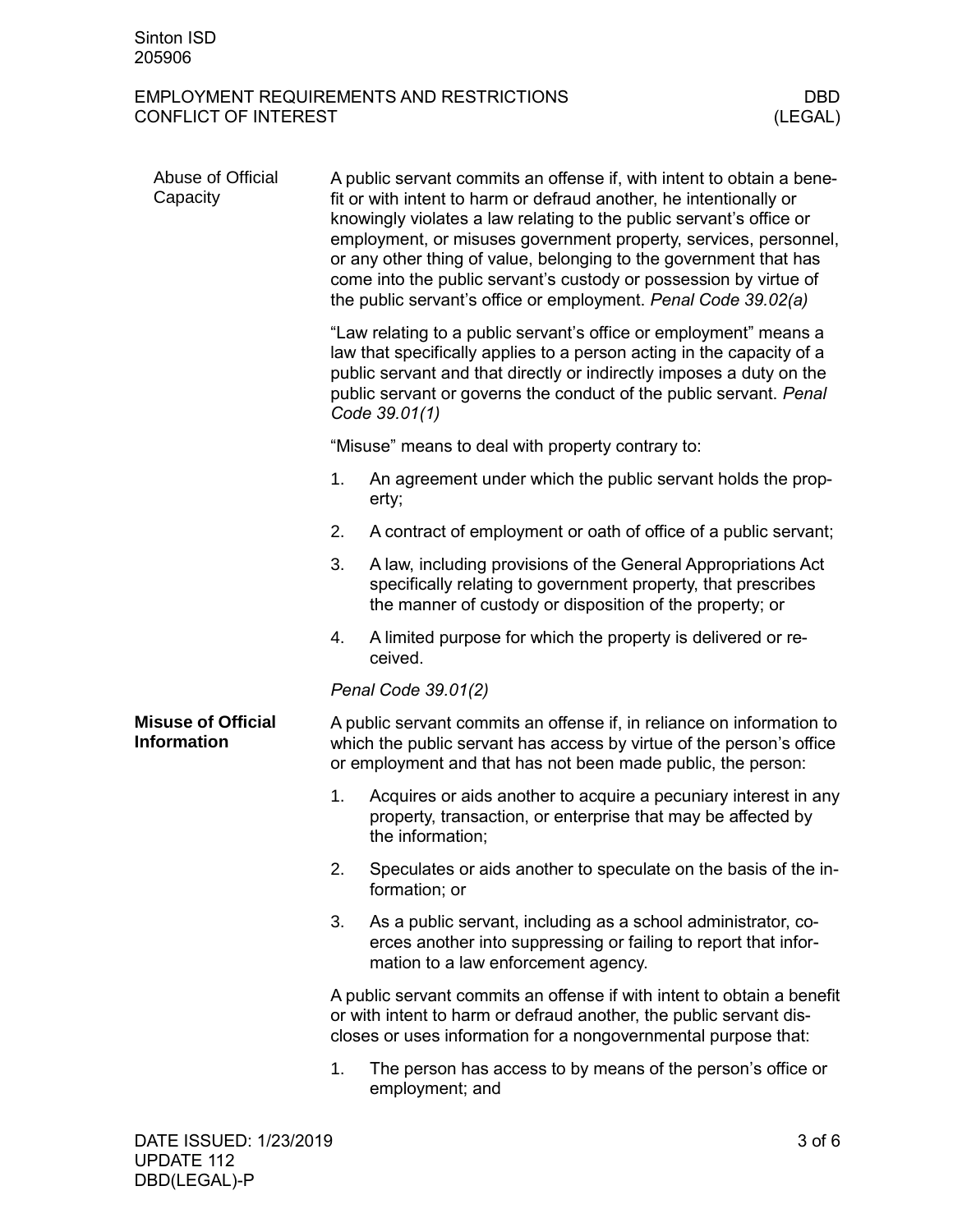|                                                                                              | 2.<br>Has not been made public.                                                                                                                                                                                                                                                                                                                                                                                                                                                                          |  |  |
|----------------------------------------------------------------------------------------------|----------------------------------------------------------------------------------------------------------------------------------------------------------------------------------------------------------------------------------------------------------------------------------------------------------------------------------------------------------------------------------------------------------------------------------------------------------------------------------------------------------|--|--|
|                                                                                              | "Information that has not been made public" means any information<br>to which the public does not generally have access, and that is pro-<br>hibited from disclosure under Government Code Chapter 552 (the<br>Public Information Act).                                                                                                                                                                                                                                                                  |  |  |
|                                                                                              | Penal Code 39.06(a), (b), (d)                                                                                                                                                                                                                                                                                                                                                                                                                                                                            |  |  |
| <b>Instructional</b><br><b>Materials Violations</b><br>- Commissions                         | An administrator or teacher commits an offense if the person re-<br>ceives any commission or rebate on any instructional materials or<br>technological equipment used in the schools with which the person<br>is associated. Education Code 31.152(a)                                                                                                                                                                                                                                                    |  |  |
| <b>Instructional</b><br><b>Materials Violations</b>                                          | An administrator or teacher commits an offense if the person ac-<br>cepts a gift, favor, or service that:                                                                                                                                                                                                                                                                                                                                                                                                |  |  |
| — Conflict                                                                                   | Is given to the person or the person's school;<br>1.                                                                                                                                                                                                                                                                                                                                                                                                                                                     |  |  |
|                                                                                              | Might reasonably tend to influence the person in the selection<br>2.<br>of instructional materials or technological equipment; and                                                                                                                                                                                                                                                                                                                                                                       |  |  |
|                                                                                              | 3.<br>Could not be lawfully purchased with state instructional mate-<br>rial funds.                                                                                                                                                                                                                                                                                                                                                                                                                      |  |  |
|                                                                                              | "Gift, favor, or service" does not include staff development, in-ser-<br>vice, or teacher training; or ancillary materials, such as maps or<br>worksheets, that convey information to the student or otherwise<br>contribute to the learning process.                                                                                                                                                                                                                                                    |  |  |
|                                                                                              | Education Code $31.152(b) - (d)$                                                                                                                                                                                                                                                                                                                                                                                                                                                                         |  |  |
| <b>Instructional</b><br><b>Materials Violations</b><br>- Purchase and<br><b>Distribution</b> | A person commits a Class C misdemeanor offense if the person<br>knowingly violates any law providing for the purchase or distribu-<br>tion of free instructional materials for the public schools. Education<br>Code 31.153                                                                                                                                                                                                                                                                              |  |  |
| <b>Holding Civil Office</b>                                                                  | No person shall hold or exercise at the same time more than one<br>civil office of emolument, except for offices listed in the constitu-<br>tional provision, unless otherwise specifically provided. Tex. Const.,<br>Art. XVI, Sec. 40(a)                                                                                                                                                                                                                                                               |  |  |
|                                                                                              | A position in or membership in the Texas military forces is not con-<br>sidered to be a civil office of emolument. Gov't Code 437.203                                                                                                                                                                                                                                                                                                                                                                    |  |  |
|                                                                                              | Individuals who receive all or part of their compensation either di-<br>rectly or indirectly from funds of the state of Texas and who are not<br>state officers shall not be barred from serving as members of the<br>governing bodies of school districts (other than those in which they<br>are employed), cities, towns, or other local governmental districts.<br>Such individuals may not receive a salary for serving as members<br>of such governing bodies, except that a schoolteacher, retired |  |  |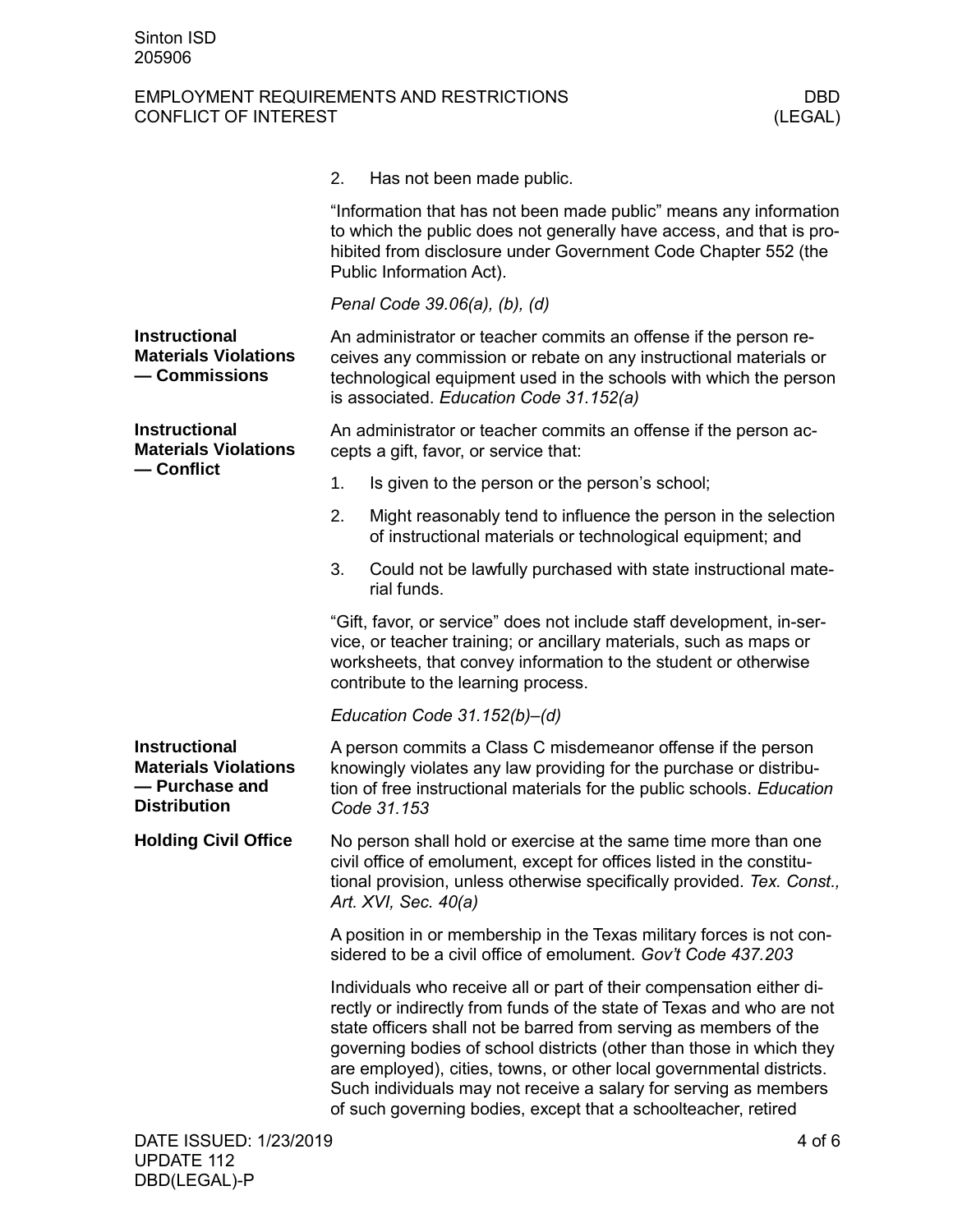|                                                 | schoolteacher, or retired school administrator may receive com-<br>pensation for serving as a member of a governing body of a school<br>district, city, town, or local governmental district, including a water<br>district created under Section 59, Article XVI, or Section 52, Article<br>III. Tex. Const., Art. XVI, Sec. 40(b) |       |                                                                                                                                                                                                                                                                                                                                                                                |  |
|-------------------------------------------------|-------------------------------------------------------------------------------------------------------------------------------------------------------------------------------------------------------------------------------------------------------------------------------------------------------------------------------------|-------|--------------------------------------------------------------------------------------------------------------------------------------------------------------------------------------------------------------------------------------------------------------------------------------------------------------------------------------------------------------------------------|--|
| <b>Conflicts Disclosure</b><br><b>Statement</b> | A local government officer shall file a conflicts disclosure statement<br>with respect to a vendor if the vendor enters into a contract with the<br>district or the district is considering entering into a contract with the<br>vendor; and the vendor:                                                                            |       |                                                                                                                                                                                                                                                                                                                                                                                |  |
|                                                 | 1.                                                                                                                                                                                                                                                                                                                                  |       | Has an employment or other business relationship with the lo-<br>cal government officer or a family member of the officer, and<br>the business relationship results in the officer or family mem-<br>ber receiving taxable income, other than investment income,<br>that exceeds \$2,500 during the 12-month period preceding<br>the date that the officer becomes aware that: |  |
|                                                 |                                                                                                                                                                                                                                                                                                                                     | a.    | A contract between the district and the vendor has been<br>executed; or                                                                                                                                                                                                                                                                                                        |  |
|                                                 |                                                                                                                                                                                                                                                                                                                                     | b.    | The district is considering entering into a contract with<br>the vendor;                                                                                                                                                                                                                                                                                                       |  |
|                                                 | 2.                                                                                                                                                                                                                                                                                                                                  | that: | Has given to the local government officer or a family member<br>of the officer one or more gifts, as defined by law, and the gift<br>or gifts have an aggregate value of more than \$100 in the 12-<br>month period preceding the date the officer becomes aware                                                                                                               |  |
|                                                 |                                                                                                                                                                                                                                                                                                                                     | a.    | A contract between the district and the vendor has been<br>executed; or                                                                                                                                                                                                                                                                                                        |  |
|                                                 |                                                                                                                                                                                                                                                                                                                                     | b.    | The district is considering entering into a contract with<br>the vendor; or                                                                                                                                                                                                                                                                                                    |  |
|                                                 | 3.                                                                                                                                                                                                                                                                                                                                  |       | Has a family relationship with the local government officer.                                                                                                                                                                                                                                                                                                                   |  |
|                                                 | A local government officer is not required to file a conflicts disclo-<br>sure statement in relation to a gift accepted by the officer or a fam-<br>ily member of the officer if the gift is a political contribution as de-<br>fined by Title 15, Election Code, or food accepted as a guest.                                      |       |                                                                                                                                                                                                                                                                                                                                                                                |  |
|                                                 |                                                                                                                                                                                                                                                                                                                                     |       | Local Gov't Code 176.003(a)-(a-1)                                                                                                                                                                                                                                                                                                                                              |  |
| <b>Definitions</b>                              | "Local government officer" means a member of the board; the su-<br>perintendent; or an agent (including an employee) of the district<br>who exercises discretion in the planning, recommending, selecting,<br>or contracting of a vendor. Local Gov't Code 176.001(1), (4)                                                          |       |                                                                                                                                                                                                                                                                                                                                                                                |  |